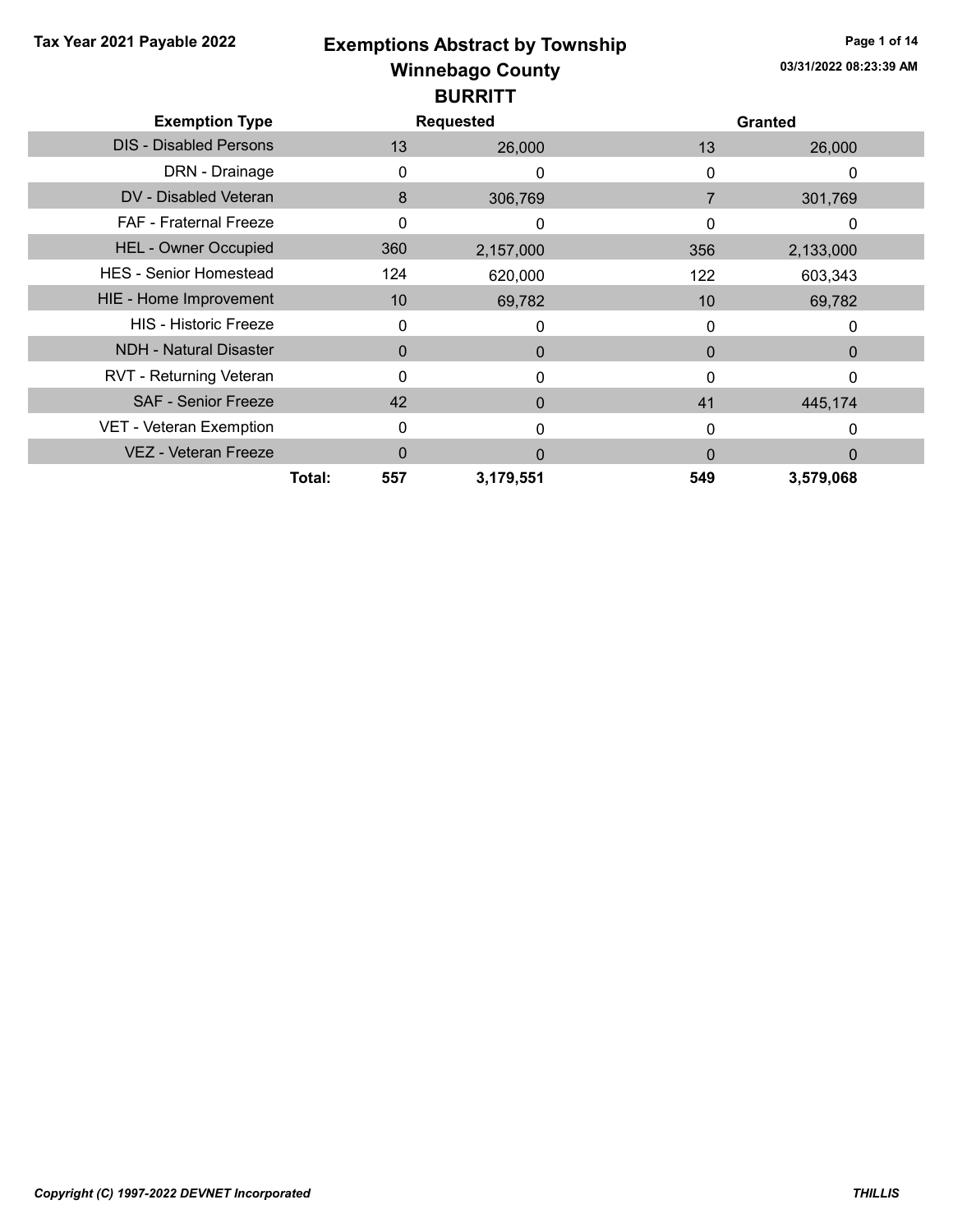### Winnebago County Tax Year 2021 Payable 2022 **Exemptions Abstract by Township** Page 2 of 14 CHERRY VALLEY

| <b>Exemption Type</b>          |                |              | <b>Requested</b> |          | <b>Granted</b> |  |
|--------------------------------|----------------|--------------|------------------|----------|----------------|--|
| <b>DIS - Disabled Persons</b>  |                | 165          | 330,000          | 149      | 298,000        |  |
| DRN - Drainage                 |                | $\mathbf{0}$ | 0                | $\Omega$ | 0              |  |
| DV - Disabled Veteran          |                | 94           | 3,283,096        | 91       | 3,064,797      |  |
| <b>FAF - Fraternal Freeze</b>  |                |              | 0                |          | 8,993          |  |
| <b>HEL - Owner Occupied</b>    |                | 5260         | 31,542,000       | 5205     | 31,214,625     |  |
| <b>HES - Senior Homestead</b>  |                | 1853         | 9,265,000        | 1823     | 9,084,093      |  |
| HIE - Home Improvement         |                | 196          | 367,187          | 194      | 367,187        |  |
| <b>HIS - Historic Freeze</b>   |                | $\mathbf 0$  | $\Omega$         | 0        | 0              |  |
| <b>NDH - Natural Disaster</b>  |                | 0            | $\Omega$         | 0        | 0              |  |
| RVT - Returning Veteran        |                | $\Omega$     | 0                | 0        | 0              |  |
| <b>SAF - Senior Freeze</b>     |                | 733          | 3,778            | 653      | 6,033,271      |  |
| <b>VET - Veteran Exemption</b> |                |              | 100,000          |          | 36,133         |  |
| VEZ - Veteran Freeze           |                | 0            | $\Omega$         | 0        | 0              |  |
|                                | Total:<br>8303 |              | 44,891,061       | 8117     | 50,107,099     |  |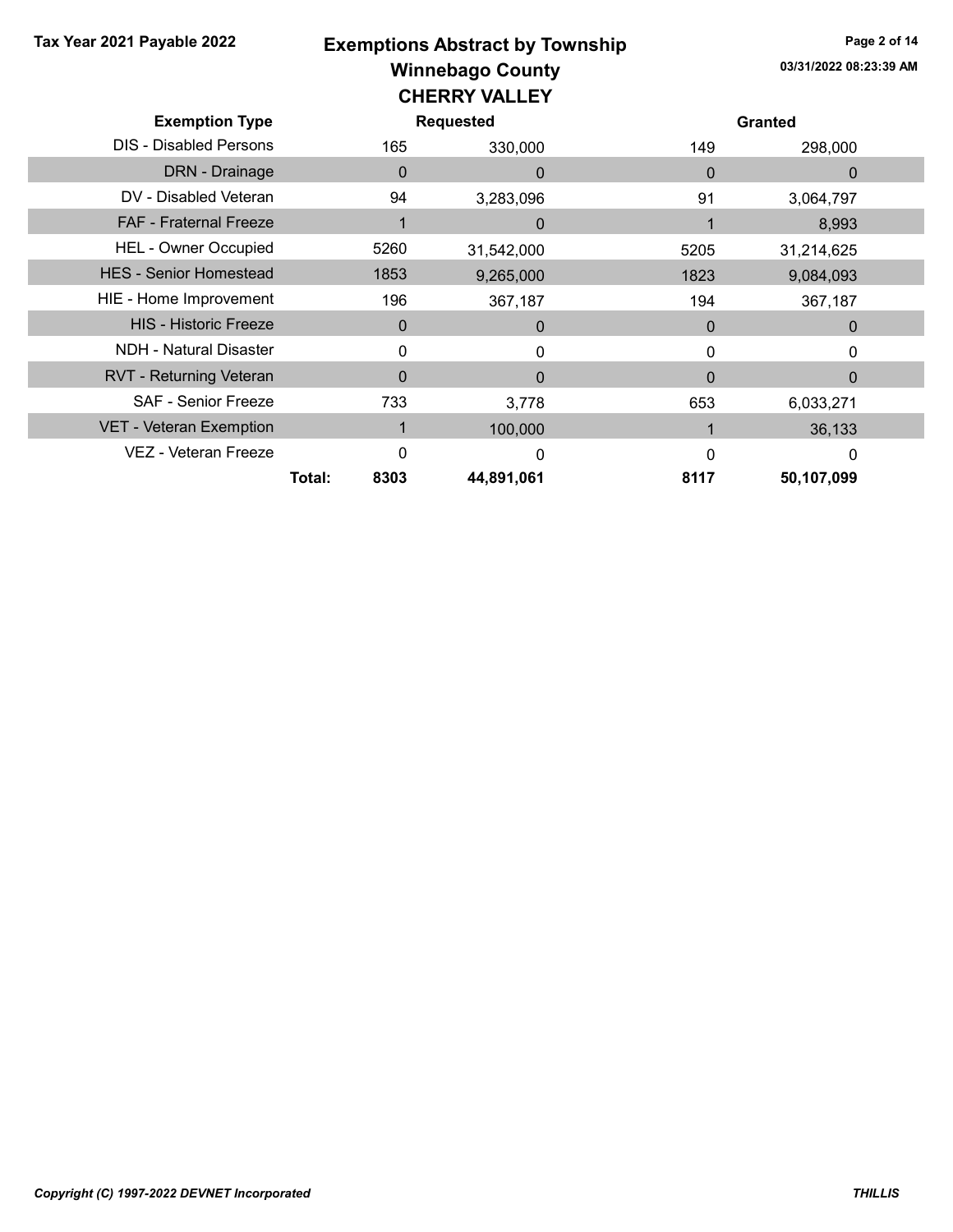## Winnebago County Tax Year 2021 Payable 2022 **Exemptions Abstract by Township** Page 3 of 14 DURAND

| <b>Exemption Type</b>         |                | <b>Requested</b> |              | <b>Granted</b> |  |
|-------------------------------|----------------|------------------|--------------|----------------|--|
| <b>DIS - Disabled Persons</b> | 13             | 26,000           | 12           | 24,000         |  |
| DRN - Drainage                | 0              | 0                | 0            | 0              |  |
| DV - Disabled Veteran         | 17             | 611,979          | 16           | 611,979        |  |
| <b>FAF</b> - Fraternal Freeze |                | 0                |              | 28,721         |  |
| <b>HEL - Owner Occupied</b>   | 743            | 4,455,000        | 730          | 4,366,661      |  |
| <b>HES - Senior Homestead</b> | 258            | 1,290,000        | 249          | 1,239,288      |  |
| HIE - Home Improvement        | 27             | 89,574           | 27           | 89,574         |  |
| <b>HIS - Historic Freeze</b>  | 0              | 0                | 0            | 0              |  |
| <b>NDH - Natural Disaster</b> | $\Omega$       | $\Omega$         | $\mathbf{0}$ | 0              |  |
| RVT - Returning Veteran       | $\Omega$       | $\Omega$         | $\Omega$     | 0              |  |
| <b>SAF - Senior Freeze</b>    | 103            | 2,493            | 87           | 509,755        |  |
| VET - Veteran Exemption       | 0              | 0                | 0            | 0              |  |
| <b>VEZ - Veteran Freeze</b>   |                | 0                |              | 42,010         |  |
|                               | 1163<br>Total: | 6,475,046        | 1123         | 6,911,988      |  |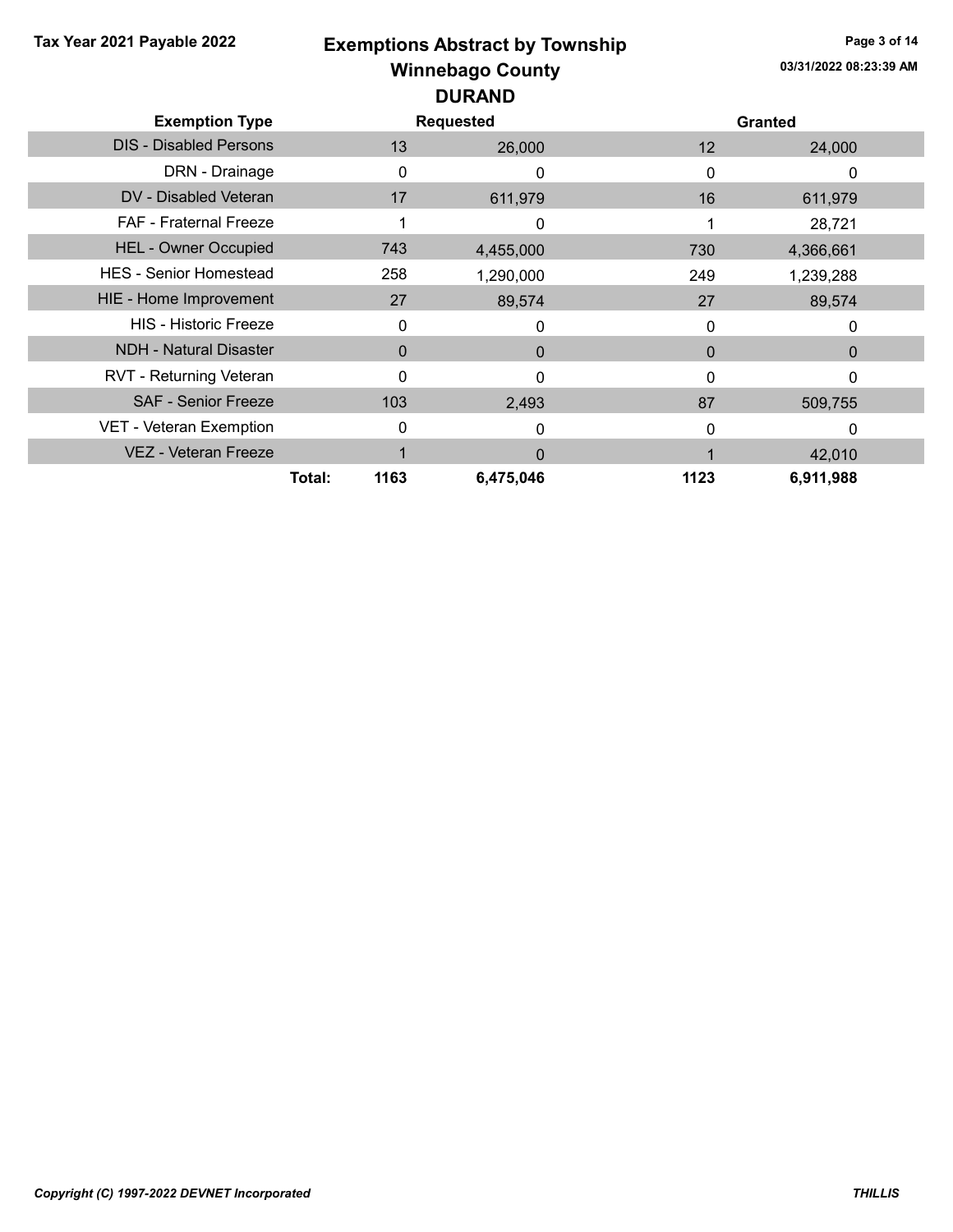#### Winnebago County Tax Year 2021 Payable 2022 **Exemptions Abstract by Township** Page 4 of 14 HARLEM

| <b>Exemption Type</b>          | <b>Requested</b> |                |              | <b>Granted</b> |              |  |
|--------------------------------|------------------|----------------|--------------|----------------|--------------|--|
| <b>DIS - Disabled Persons</b>  |                  | 400            | 800,000      | 377            | 754,000      |  |
| DRN - Drainage                 |                  | 0              | $\Omega$     | $\Omega$       | $\Omega$     |  |
| DV - Disabled Veteran          |                  | 211            | 8,625,045    | 203            | 8,296,823    |  |
| <b>FAF - Fraternal Freeze</b>  |                  | $\Omega$       | $\mathbf{0}$ | $\Omega$       | $\mathbf{0}$ |  |
| <b>HEL - Owner Occupied</b>    |                  | 12128          | 72,720,000   | 11981          | 71,821,556   |  |
| <b>HES - Senior Homestead</b>  |                  | 3569           | 17,845,000   | 3495           | 17,361,890   |  |
| HIE - Home Improvement         |                  | 189            | 421,895      | 184            | 421,895      |  |
| <b>HIS - Historic Freeze</b>   |                  | 0              | $\Omega$     | $\Omega$       | $\Omega$     |  |
| <b>NDH - Natural Disaster</b>  |                  | 0              | 0            |                | 0            |  |
| <b>RVT - Returning Veteran</b> |                  | $\overline{2}$ | 10,000       | $\overline{2}$ | 10,000       |  |
| <b>SAF - Senior Freeze</b>     |                  | 1615           | 0            | 1473           | 11,065,744   |  |
| <b>VET - Veteran Exemption</b> |                  | 3              | 300,000      | $\overline{2}$ | 118,941      |  |
| VEZ - Veteran Freeze           |                  | $\overline{2}$ | 0            | 2              | 74,325       |  |
|                                | Total:           | 18119          | 100,721,940  | 17719          | 109,925,174  |  |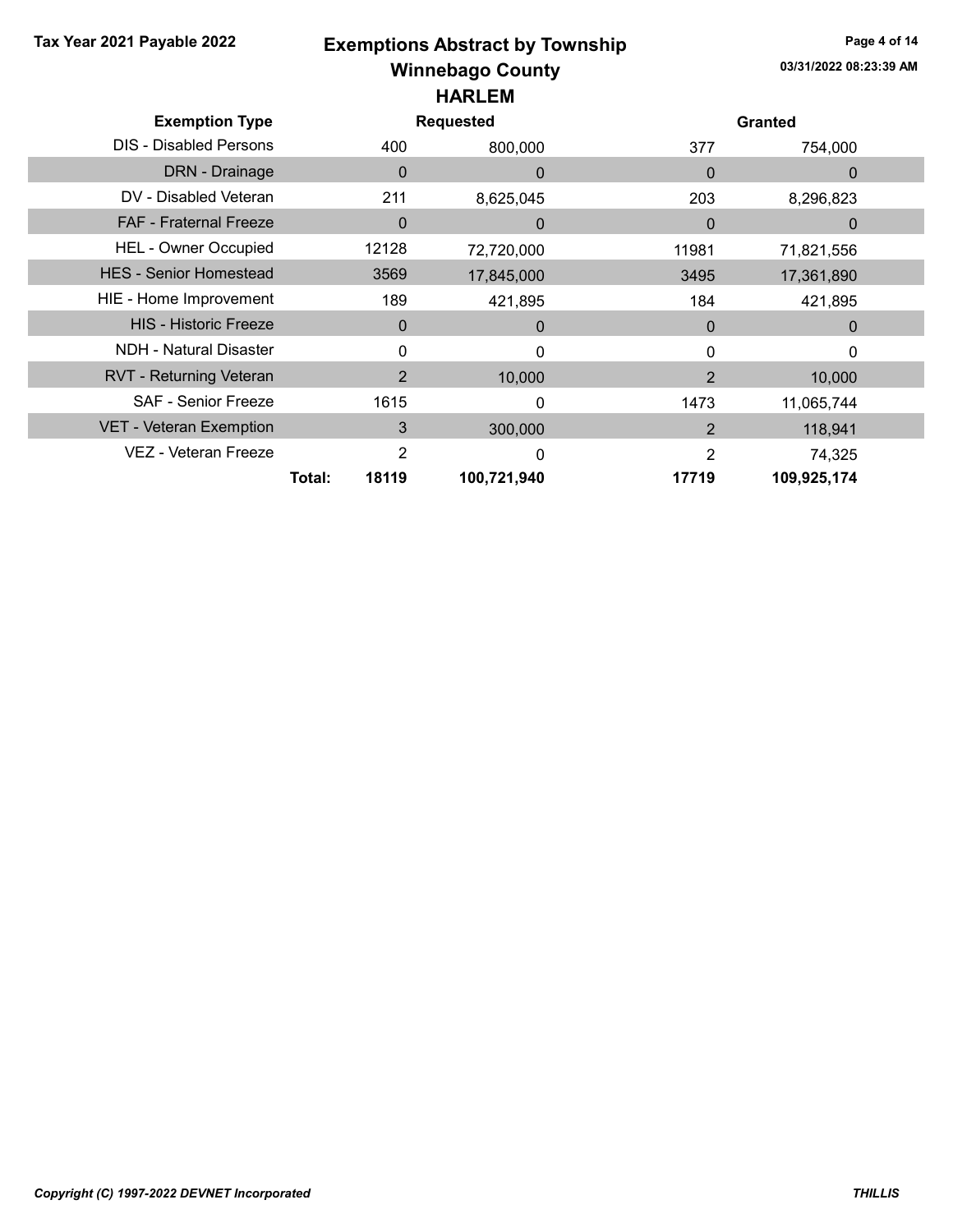| Tax Year 2021 Payable 2022    |               | <b>Exemptions Abstract by Township</b> |          | Page 5 of 14           |  |  |
|-------------------------------|---------------|----------------------------------------|----------|------------------------|--|--|
|                               |               | <b>Winnebago County</b>                |          | 03/31/2022 08:23:39 AM |  |  |
|                               |               | <b>HARRISON</b>                        |          |                        |  |  |
| <b>Exemption Type</b>         |               | <b>Requested</b>                       |          | <b>Granted</b>         |  |  |
| <b>DIS - Disabled Persons</b> | 7             | 14,000                                 | 6        | 12,000                 |  |  |
| DRN - Drainage                | $\Omega$      | 0                                      | 0        | $\Omega$               |  |  |
| DV - Disabled Veteran         | 7             | 234,679                                | 5        | 232,179                |  |  |
| FAF - Fraternal Freeze        | 0             | 0                                      | O        | 0                      |  |  |
| <b>HEL - Owner Occupied</b>   | 214           | 1,284,000                              | 210      | 1,255,984              |  |  |
| <b>HES - Senior Homestead</b> | 82            | 410,000                                | 80       | 400,000                |  |  |
| HIE - Home Improvement        | 6             | 40,065                                 | 6        | 40,065                 |  |  |
| <b>HIS - Historic Freeze</b>  | 0             | 0                                      | 0        | 0                      |  |  |
| <b>NDH - Natural Disaster</b> | $\Omega$      | $\Omega$                               | $\Omega$ | 0                      |  |  |
| RVT - Returning Veteran       | 0             | 0                                      | 0        | $\Omega$               |  |  |
| <b>SAF - Senior Freeze</b>    | 32            | $\Omega$                               | 28       | 386,387                |  |  |
| VET - Veteran Exemption       | $\Omega$      | 0                                      | $\Omega$ | 0                      |  |  |
| <b>VEZ - Veteran Freeze</b>   | $\Omega$      | $\Omega$                               | $\Omega$ | $\Omega$               |  |  |
|                               | Total:<br>348 | 1,982,744                              | 335      | 2,326,615              |  |  |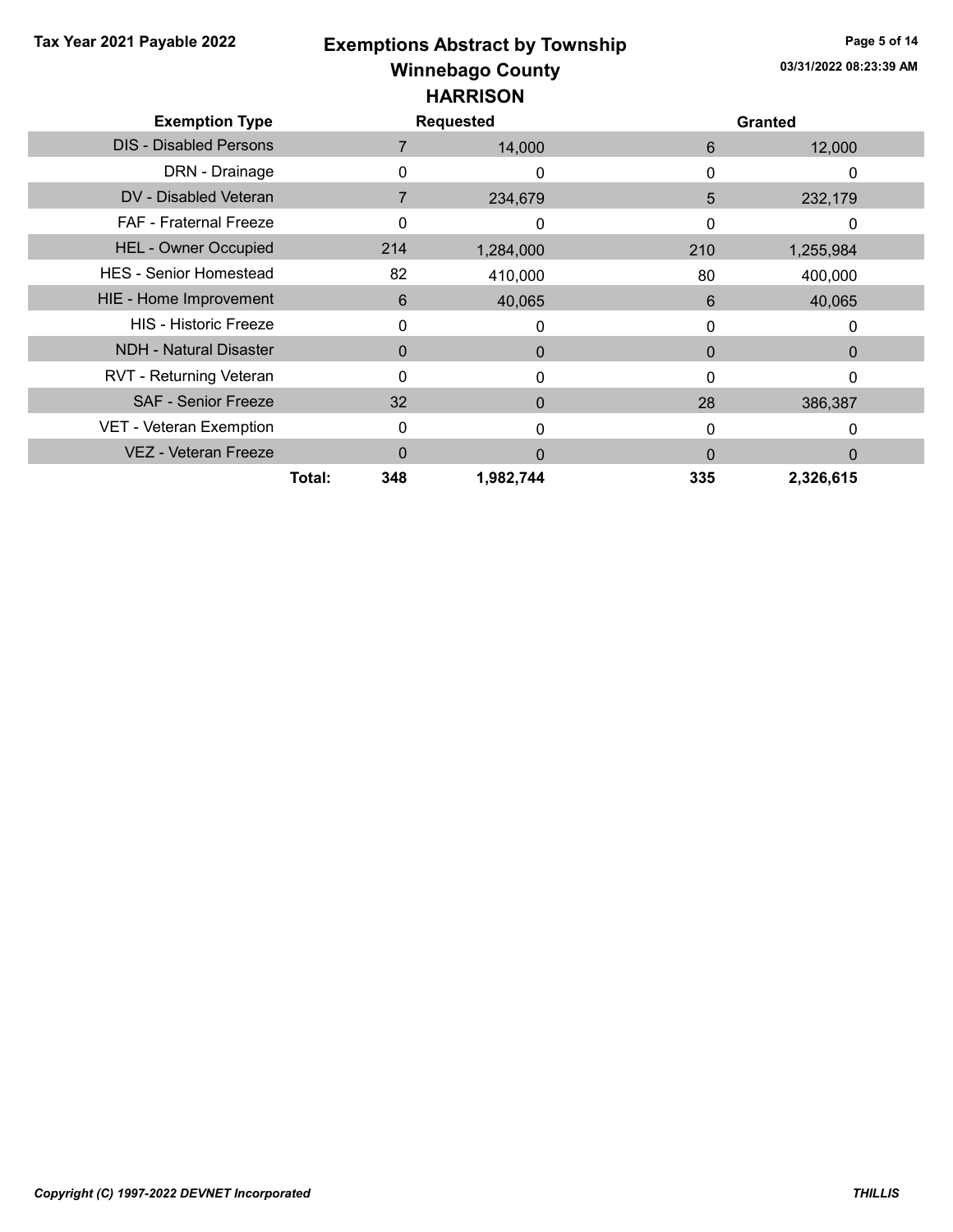| Tax Year 2021 Payable 2022     |               | <b>Exemptions Abstract by Township</b> |              | Page 6 of 14           |  |  |
|--------------------------------|---------------|----------------------------------------|--------------|------------------------|--|--|
|                                |               | <b>Winnebago County</b>                |              | 03/31/2022 08:23:39 AM |  |  |
|                                | <b>LAONA</b>  |                                        |              |                        |  |  |
| <b>Exemption Type</b>          |               | <b>Requested</b>                       |              | <b>Granted</b>         |  |  |
| <b>DIS - Disabled Persons</b>  | 16            | 32,000                                 | 16           | 32,000                 |  |  |
| DRN - Drainage                 | $\Omega$      | $\Omega$                               | $\Omega$     | $\Omega$               |  |  |
| DV - Disabled Veteran          | 13            | 462,606                                | 13           | 420,623                |  |  |
| <b>FAF - Fraternal Freeze</b>  | $\mathbf 0$   | $\Omega$                               | $\mathbf{0}$ | $\mathbf 0$            |  |  |
| <b>HEL - Owner Occupied</b>    | 473           | 2,838,000                              | 466          | 2,792,672              |  |  |
| <b>HES - Senior Homestead</b>  | 233           | 1,165,000                              | 229          | 1,127,910              |  |  |
| HIE - Home Improvement         | 15            | 74,470                                 | 15           | 74,470                 |  |  |
| <b>HIS - Historic Freeze</b>   | 0             | $\mathbf 0$                            | $\mathbf 0$  | $\mathbf 0$            |  |  |
| <b>NDH - Natural Disaster</b>  | 0             | 0                                      | 0            | 0                      |  |  |
| <b>RVT - Returning Veteran</b> | $\Omega$      | $\mathbf 0$                            | $\Omega$     | $\mathbf{0}$           |  |  |
| <b>SAF - Senior Freeze</b>     | 79            | $\mathbf{0}$                           | 73           | 537,301                |  |  |
| VET - Veteran Exemption        | $\mathbf{0}$  | $\mathbf{0}$                           | $\Omega$     | $\Omega$               |  |  |
| VEZ - Veteran Freeze           | $\Omega$      | $\Omega$                               | 0            | 0                      |  |  |
|                                | Total:<br>829 | 4,572,076                              | 812          | 4,984,976              |  |  |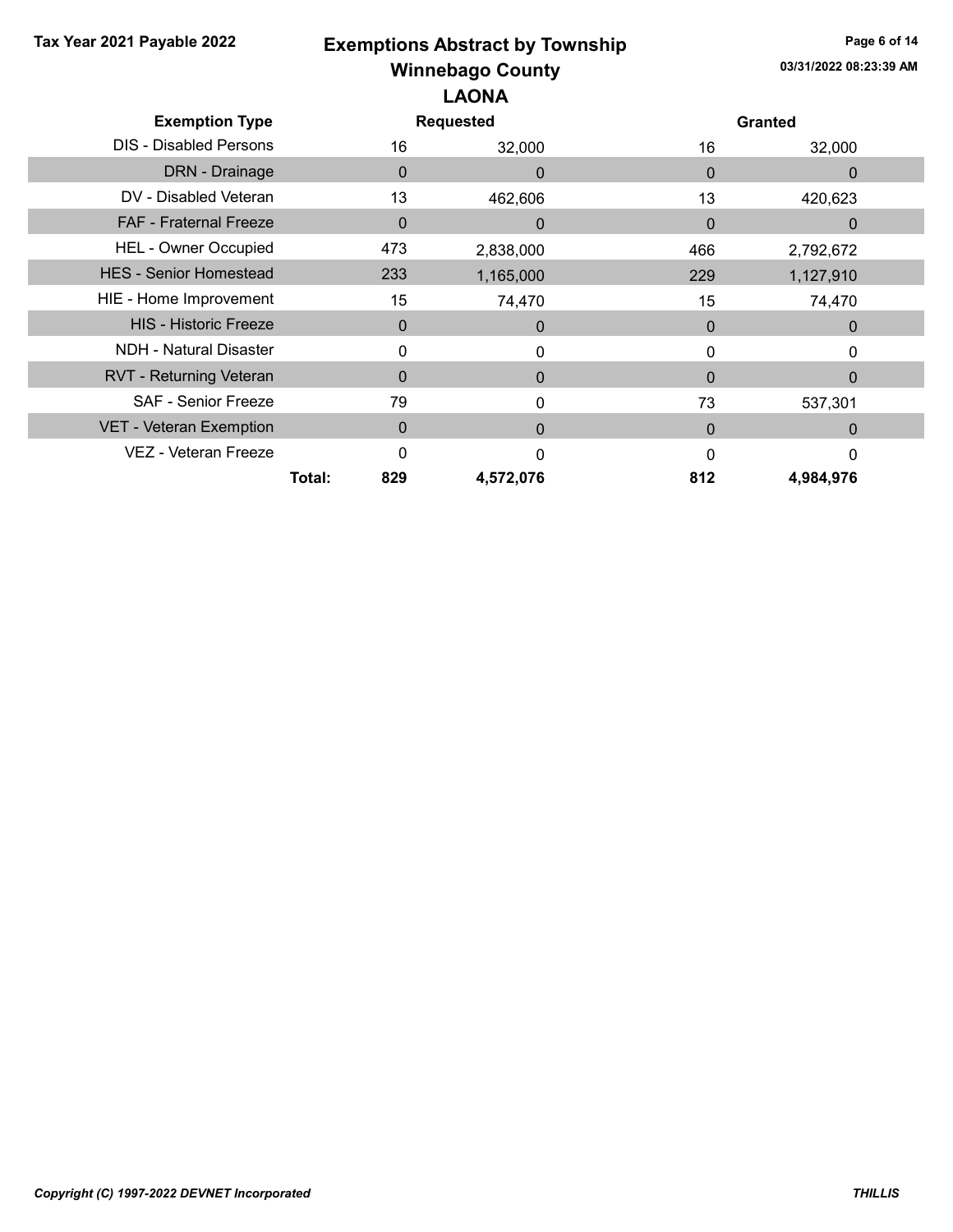| Tax Year 2021 Payable 2022    |                | <b>Exemptions Abstract by Township</b> |              |                        | Page 7 of 14 |  |
|-------------------------------|----------------|----------------------------------------|--------------|------------------------|--------------|--|
|                               |                | <b>Winnebago County</b>                |              | 03/31/2022 08:23:39 AM |              |  |
|                               |                | <b>OWEN</b>                            |              |                        |              |  |
| <b>Exemption Type</b>         |                | <b>Requested</b>                       |              | <b>Granted</b>         |              |  |
| <b>DIS - Disabled Persons</b> | 53             | 106,000                                | 52           | 104,000                |              |  |
| DRN - Drainage                | 0              | 0                                      | 0            | 0                      |              |  |
| DV - Disabled Veteran         | 22             | 1,088,289                              | 22           | 1,038,135              |              |  |
| FAF - Fraternal Freeze        | 0              | 0                                      | 0            | 0                      |              |  |
| <b>HEL - Owner Occupied</b>   | 1420           | 8,520,000                              | 1402         | 8,403,896              |              |  |
| <b>HES - Senior Homestead</b> | 583            | 2,915,000                              | 576          | 2,869,165              |              |  |
| HIE - Home Improvement        | 29             | 103,513                                | 27           | 103,513                |              |  |
| <b>HIS - Historic Freeze</b>  | 0              | 0                                      | $\Omega$     | 0                      |              |  |
| <b>NDH - Natural Disaster</b> | $\Omega$       | $\Omega$                               | $\mathbf{0}$ | $\theta$               |              |  |
| RVT - Returning Veteran       | 0              | $\mathbf{0}$                           | $\Omega$     | $\mathbf{0}$           |              |  |
| <b>SAF - Senior Freeze</b>    | 209            | $\Omega$                               | 193          | 1,956,638              |              |  |
| VET - Veteran Exemption       | 0              | 0                                      | 0            | 0                      |              |  |
| <b>VEZ - Veteran Freeze</b>   | $\Omega$       | $\Omega$                               | $\Omega$     | $\Omega$               |              |  |
|                               | 2316<br>Total: | 12,732,802                             | 2272         | 14,475,347             |              |  |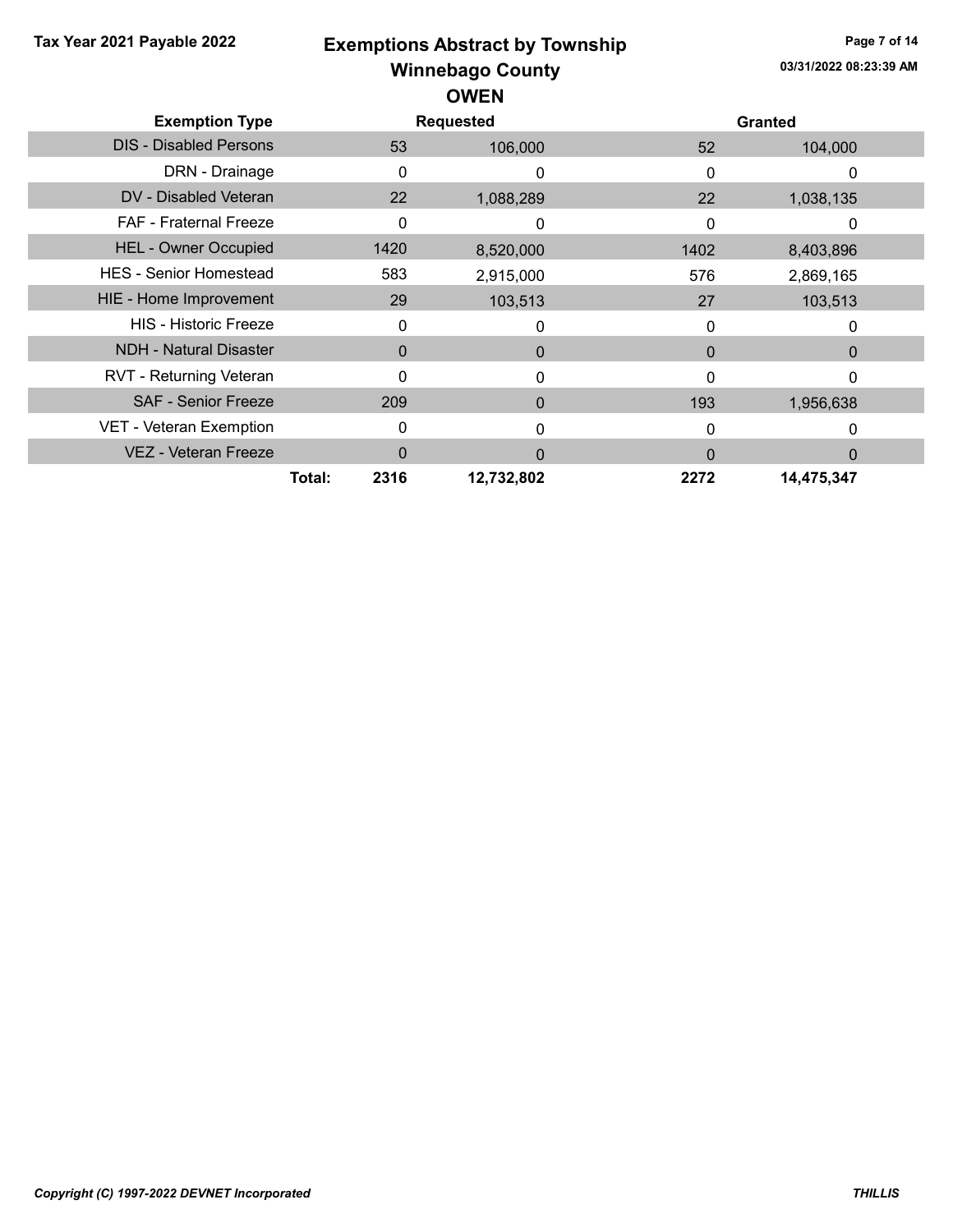| Tax Year 2021 Payable 2022     | <b>Exemptions Abstract by Township</b> |                         |                  |          |                        | Page 8 of 14 |  |
|--------------------------------|----------------------------------------|-------------------------|------------------|----------|------------------------|--------------|--|
|                                |                                        | <b>Winnebago County</b> |                  |          | 03/31/2022 08:23:39 AM |              |  |
|                                |                                        | <b>PECATONICA</b>       |                  |          |                        |              |  |
| <b>Exemption Type</b>          |                                        |                         | <b>Requested</b> |          | <b>Granted</b>         |              |  |
| <b>DIS - Disabled Persons</b>  |                                        | 32                      | 64,000           | 29       | 58,000                 |              |  |
| DRN - Drainage                 |                                        | $\Omega$                | $\Omega$         | $\Omega$ | $\Omega$               |              |  |
| DV - Disabled Veteran          |                                        | 24                      | 1,166,555        | 24       | 1,031,096              |              |  |
| <b>FAF - Fraternal Freeze</b>  |                                        |                         | $\Omega$         |          | 10,426                 |              |  |
| <b>HEL - Owner Occupied</b>    |                                        | 1370                    | 8,214,000        | 1354     | 8,119,674              |              |  |
| <b>HES - Senior Homestead</b>  |                                        | 454                     | 2,270,000        | 445      | 2,217,406              |              |  |
| HIE - Home Improvement         |                                        | 53                      | 404,415          | 52       | 397,957                |              |  |
| <b>HIS - Historic Freeze</b>   |                                        | $\mathbf 0$             | $\mathbf{0}$     | $\Omega$ | $\mathbf{0}$           |              |  |
| <b>NDH - Natural Disaster</b>  |                                        | 0                       | 0                | 0        | 0                      |              |  |
| <b>RVT - Returning Veteran</b> |                                        | $\Omega$                | $\Omega$         | $\Omega$ | $\Omega$               |              |  |
| <b>SAF - Senior Freeze</b>     |                                        | 173                     | 1,930            | 162      | 987,180                |              |  |
| VET - Veteran Exemption        |                                        | $\Omega$                | $\Omega$         | $\Omega$ | $\Omega$               |              |  |
| VEZ - Veteran Freeze           |                                        |                         | $\Omega$         |          | 15,348                 |              |  |
|                                | Total:                                 | 2108                    | 12,120,900       | 2068     | 12,837,087             |              |  |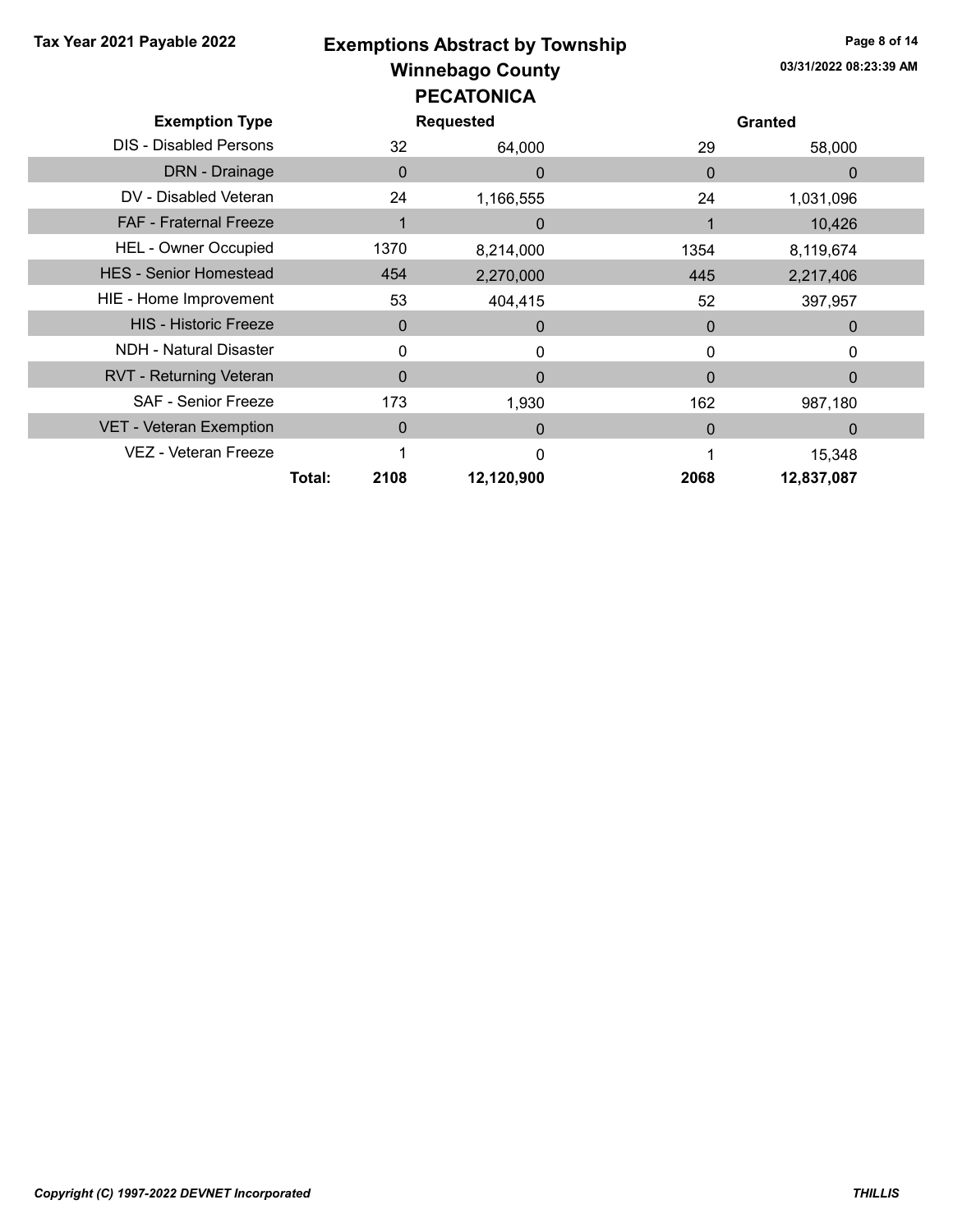Winnebago County Tax Year 2021 Payable 2022 **Exemptions Abstract by Township** Page 9 of 14 03/31/2022 08:23:39 AM Exemption Type **Requested** Requested **Exemption** Type **Requested ROCKTON** DIS - Disabled Persons 112 224,000 106 212,000 DRN - Drainage 0 0 0 0 DV - Disabled Veteran 3,998,951 FAF - Fraternal Freeze 0 0 0 0 HEL - Owner Occupied 4710 28,254,000 4646 27,822,572 HES - Senior Homestead 1409 1409 7,045,000 1383 6,842,789 HIE - Home Improvement 139 139 378,984 133 378,984 HIS - Historic Freeze 0 0 0 0 NDH - Natural Disaster 0 0 0 0 RVT - Returning Veteran and the control of the control of the control of the control of the control of the control of the control of the control of the control of the control of the control of the control of the control of SAF - Senior Freeze 558 558 7,487 506 4,753,160 VET - Veteran Exemption 2 200,000 2 156,849 VEZ - Veteran Freeze 1 1 0 1 261,569 Total: 7025 40,239,407 6868 44,426,874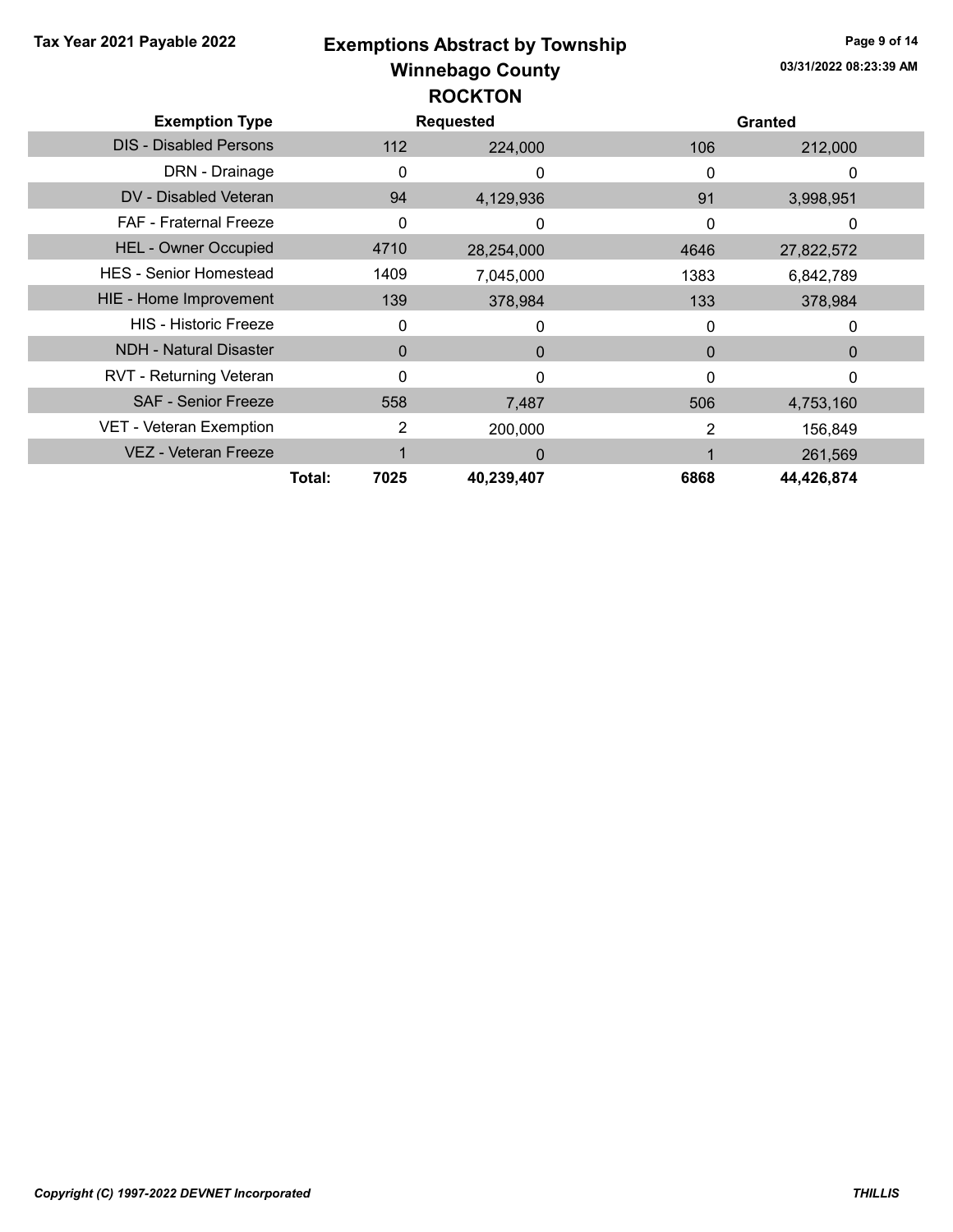| Tax Year 2021 Payable 2022     |                | <b>Exemptions Abstract by Township</b> |                  |                |                        | Page 10 of 14 |  |
|--------------------------------|----------------|----------------------------------------|------------------|----------------|------------------------|---------------|--|
|                                |                | <b>Winnebago County</b>                |                  |                | 03/31/2022 08:23:39 AM |               |  |
|                                |                | <b>ROSCOE</b>                          |                  |                |                        |               |  |
| <b>Exemption Type</b>          |                |                                        | <b>Requested</b> |                | <b>Granted</b>         |               |  |
| <b>DIS - Disabled Persons</b>  |                | 118                                    | 236,000          | 110            | 220,000                |               |  |
| <b>DRN</b> - Drainage          |                | $\mathbf 0$                            | $\mathbf{0}$     | $\Omega$       | $\mathbf{0}$           |               |  |
| DV - Disabled Veteran          |                | 136                                    | 6,761,998        | 129            | 6,456,895              |               |  |
| FAF - Fraternal Freeze         |                |                                        | $\mathbf{0}$     |                | 20,880                 |               |  |
| <b>HEL - Owner Occupied</b>    | 6280           |                                        | 37,569,000       | 6198           | 37, 131, 191           |               |  |
| <b>HES - Senior Homestead</b>  | 1638           |                                        | 8,190,000        | 1606           | 7,979,697              |               |  |
| HIE - Home Improvement         |                | 158                                    | 534,830          | 153            | 534,830                |               |  |
| <b>HIS - Historic Freeze</b>   |                | $\mathbf 0$                            | $\mathbf{0}$     | $\mathbf{0}$   | $\mathbf{0}$           |               |  |
| <b>NDH - Natural Disaster</b>  |                | $\Omega$                               | $\mathbf{0}$     | 0              | 0                      |               |  |
| <b>RVT - Returning Veteran</b> |                | $\Omega$                               | $\mathbf{0}$     | $\mathbf{0}$   | $\Omega$               |               |  |
| <b>SAF - Senior Freeze</b>     |                | 564                                    | 5,698            | 508            | 5,194,519              |               |  |
| <b>VET - Veteran Exemption</b> |                | $\Omega$                               | $\Omega$         | $\Omega$       | $\Omega$               |               |  |
| VEZ - Veteran Freeze           |                | $\overline{2}$                         | 109,478          | $\overline{2}$ | 234,458                |               |  |
|                                | 8897<br>Total: |                                        | 53,407,004       | 8707           | 57,772,470             |               |  |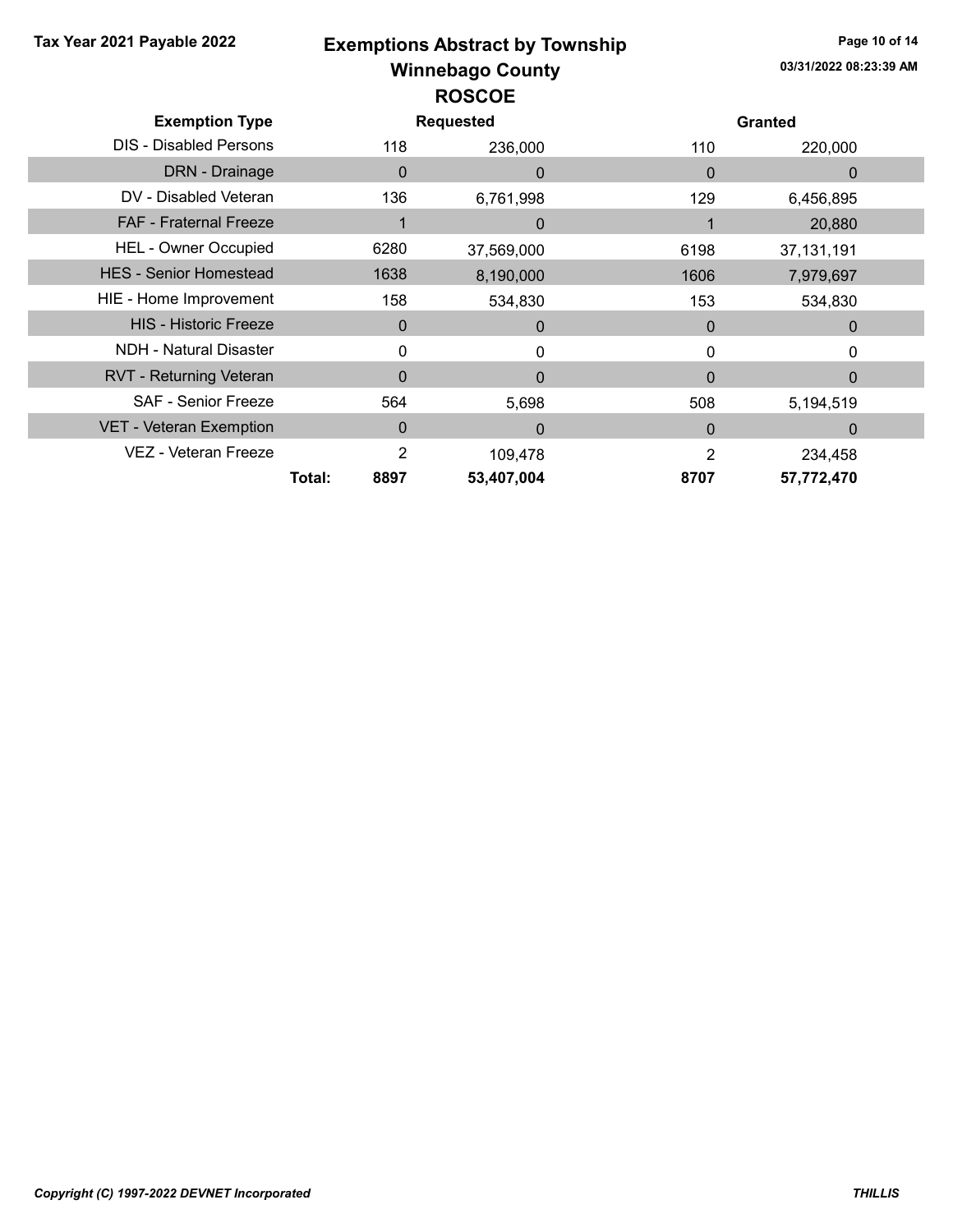|  |  |  | Tax Year 2021 Payable 2022 |  |
|--|--|--|----------------------------|--|
|--|--|--|----------------------------|--|

# Winnebago County Tax Year 2021 Payable 2022 **Exemptions Abstract by Township** Page 11 of 14 SEWARD

| <b>Exemption Type</b>         | <b>Requested</b> |           |          | <b>Granted</b> |  |
|-------------------------------|------------------|-----------|----------|----------------|--|
| <b>DIS - Disabled Persons</b> |                  | 14,000    | 6        | 12,000         |  |
| DRN - Drainage                |                  | 0         | 0        | 0              |  |
| DV - Disabled Veteran         |                  | 211,148   | 5        | 203,648        |  |
| <b>FAF - Fraternal Freeze</b> | 0                | 0         | 0        | 0              |  |
| <b>HEL - Owner Occupied</b>   | 273              | 1,638,000 | 269      | 1,610,392      |  |
| <b>HES - Senior Homestead</b> | 104              | 520,000   | 102      | 505,315        |  |
| HIE - Home Improvement        | 6                | 45,703    | 6        | 45,703         |  |
| <b>HIS - Historic Freeze</b>  | $\Omega$         | 0         | 0        | 0              |  |
| <b>NDH - Natural Disaster</b> | $\Omega$         | $\Omega$  | $\Omega$ | 0              |  |
| RVT - Returning Veteran       | $\Omega$         | $\Omega$  | $\Omega$ | 0              |  |
| <b>SAF - Senior Freeze</b>    | 33               | $\Omega$  | 29       | 181,644        |  |
| VET - Veteran Exemption       | 0                | ი         | $\Omega$ |                |  |
| <b>VEZ - Veteran Freeze</b>   | $\Omega$         | $\Omega$  | $\Omega$ | 0              |  |
|                               | Total:<br>430    | 2,428,851 | 417      | 2,558,702      |  |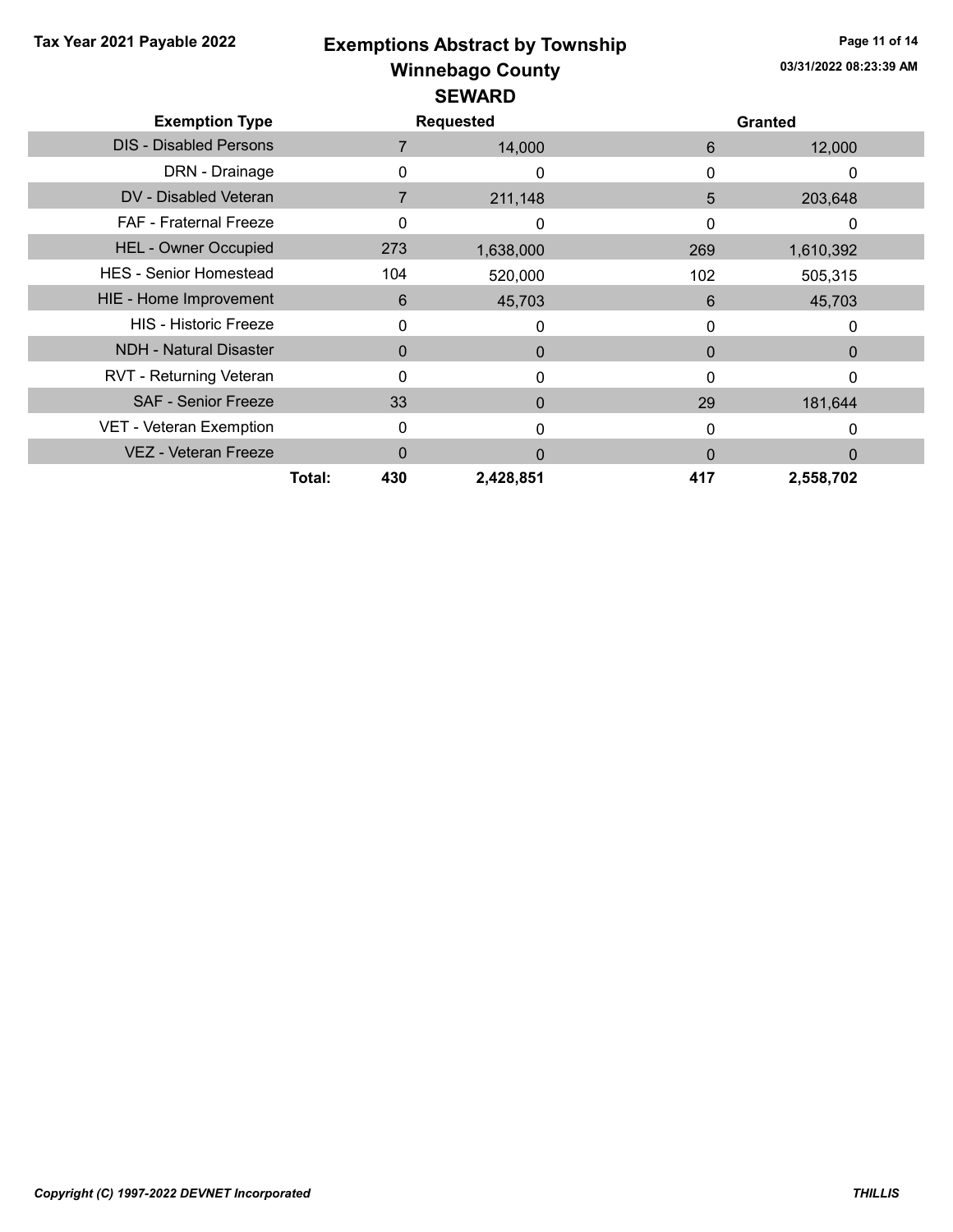| Tax Year 2021 Payable 2022    |               | <b>Exemptions Abstract by Township</b> |              | Page 12 of 14          |  |  |
|-------------------------------|---------------|----------------------------------------|--------------|------------------------|--|--|
|                               |               | <b>Winnebago County</b>                |              | 03/31/2022 08:23:39 AM |  |  |
|                               |               |                                        |              |                        |  |  |
| <b>Exemption Type</b>         |               | <b>Requested</b>                       |              | <b>Granted</b>         |  |  |
| <b>DIS - Disabled Persons</b> |               | 14,000                                 |              | 14,000                 |  |  |
| DRN - Drainage                | $\Omega$      | $\Omega$                               | $\Omega$     | $\Omega$               |  |  |
| DV - Disabled Veteran         | 5             | 283,211                                | 5            | 283,211                |  |  |
| <b>FAF - Fraternal Freeze</b> | $\mathbf 0$   | $\mathbf{0}$                           | $\Omega$     | $\mathbf 0$            |  |  |
| <b>HEL - Owner Occupied</b>   | 339           | 2,034,000                              | 336          | 2,016,000              |  |  |
| <b>HES - Senior Homestead</b> | 143           | 715,000                                | 142          | 710,000                |  |  |
| HIE - Home Improvement        | 9             | 69,349                                 | 9            | 69,349                 |  |  |
| <b>HIS - Historic Freeze</b>  | $\mathbf{0}$  | $\mathbf{0}$                           | $\mathbf{0}$ | $\mathbf 0$            |  |  |
| <b>NDH - Natural Disaster</b> | 0             | 0                                      | 0            | 0                      |  |  |
| RVT - Returning Veteran       | $\mathbf{0}$  | $\mathbf{0}$                           | $\Omega$     | 0                      |  |  |
| <b>SAF - Senior Freeze</b>    | 49            | 0                                      | 45           | 661,429                |  |  |
| VET - Veteran Exemption       | $\Omega$      | $\Omega$                               | $\Omega$     | $\Omega$               |  |  |
| VEZ - Veteran Freeze          | $\Omega$      | $\Omega$                               | $\Omega$     | 0                      |  |  |
|                               | 552<br>Total: | 3,115,560                              | 544          | 3,753,989              |  |  |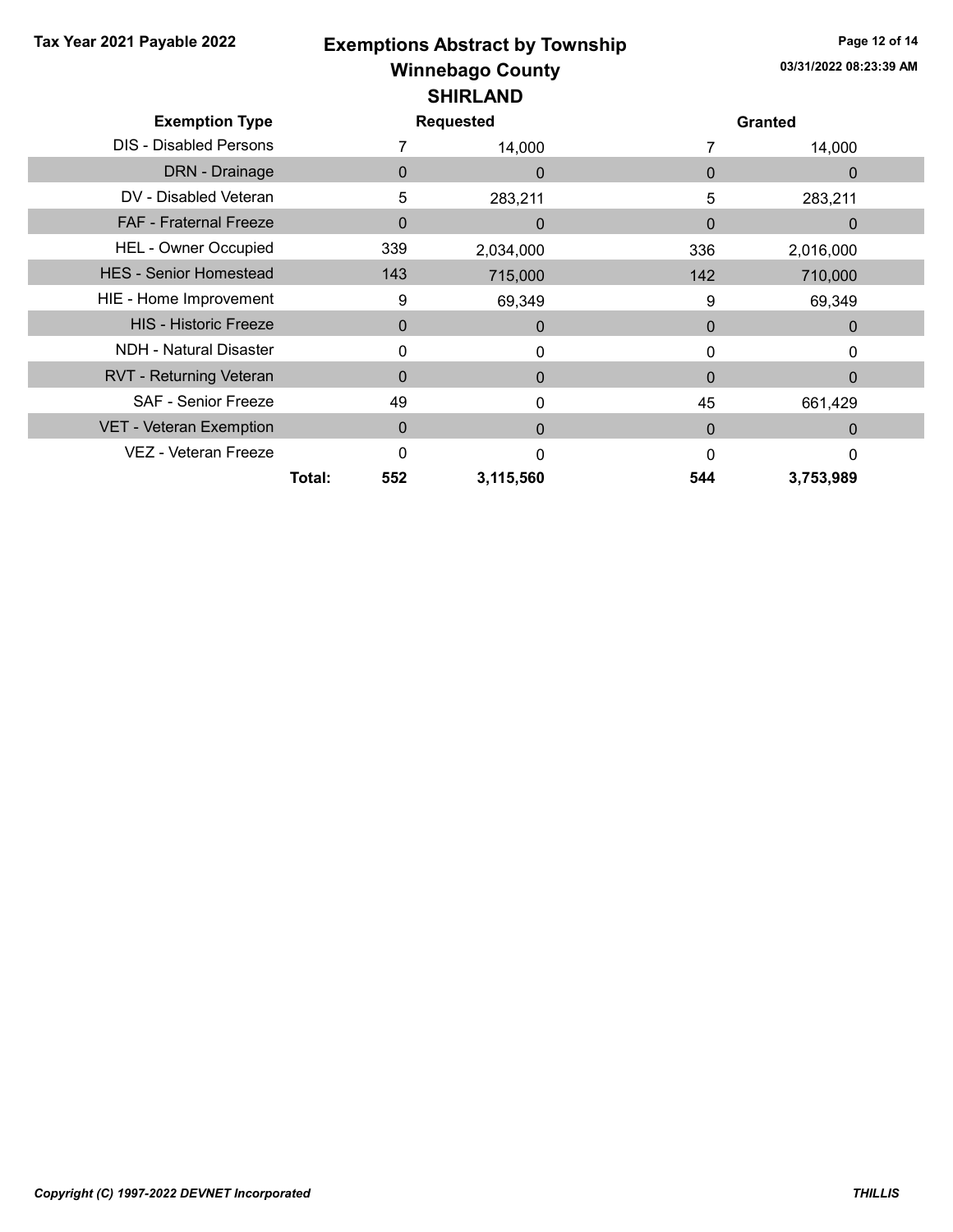|  |  |  | Tax Year 2021 Payable 2022 |  |
|--|--|--|----------------------------|--|
|--|--|--|----------------------------|--|

# Winnebago County Tax Year 2021 Payable 2022 **Exemptions Abstract by Township** Page 13 of 14 WINNEBAGO

| <b>Exemption Type</b>         | <b>Requested</b> |            |          | <b>Granted</b> |  |  |
|-------------------------------|------------------|------------|----------|----------------|--|--|
| <b>DIS - Disabled Persons</b> | 42               | 84,000     | 38       | 76,000         |  |  |
| DRN - Drainage                | 0                |            | 0        | 0              |  |  |
| DV - Disabled Veteran         | 27               | 1,135,165  | 25       | 1,071,622      |  |  |
| <b>FAF</b> - Fraternal Freeze |                  | 0          |          | 15,403         |  |  |
| <b>HEL - Owner Occupied</b>   | 1667             | 9,990,000  | 1648     | 9,880,417      |  |  |
| <b>HES - Senior Homestead</b> | 509              | 2,545,000  | 498      | 2,484,630      |  |  |
| HIE - Home Improvement        | 29               | 94,993     | 28       | 94,993         |  |  |
| <b>HIS - Historic Freeze</b>  | 0                |            | 0        |                |  |  |
| <b>NDH - Natural Disaster</b> | $\mathbf{0}$     | $\Omega$   | $\Omega$ | $\Omega$       |  |  |
| RVT - Returning Veteran       | 0                | 0          | 0        | $\Omega$       |  |  |
| <b>SAF - Senior Freeze</b>    | 155              | $\Omega$   | 130      | 1,227,177      |  |  |
| VET - Veteran Exemption       | 0                |            | 0        | $\Omega$       |  |  |
| VEZ - Veteran Freeze          | 0                | $\Omega$   | 0        | $\Omega$       |  |  |
|                               | Total:<br>2430   | 13,849,158 | 2368     | 14,850,242     |  |  |